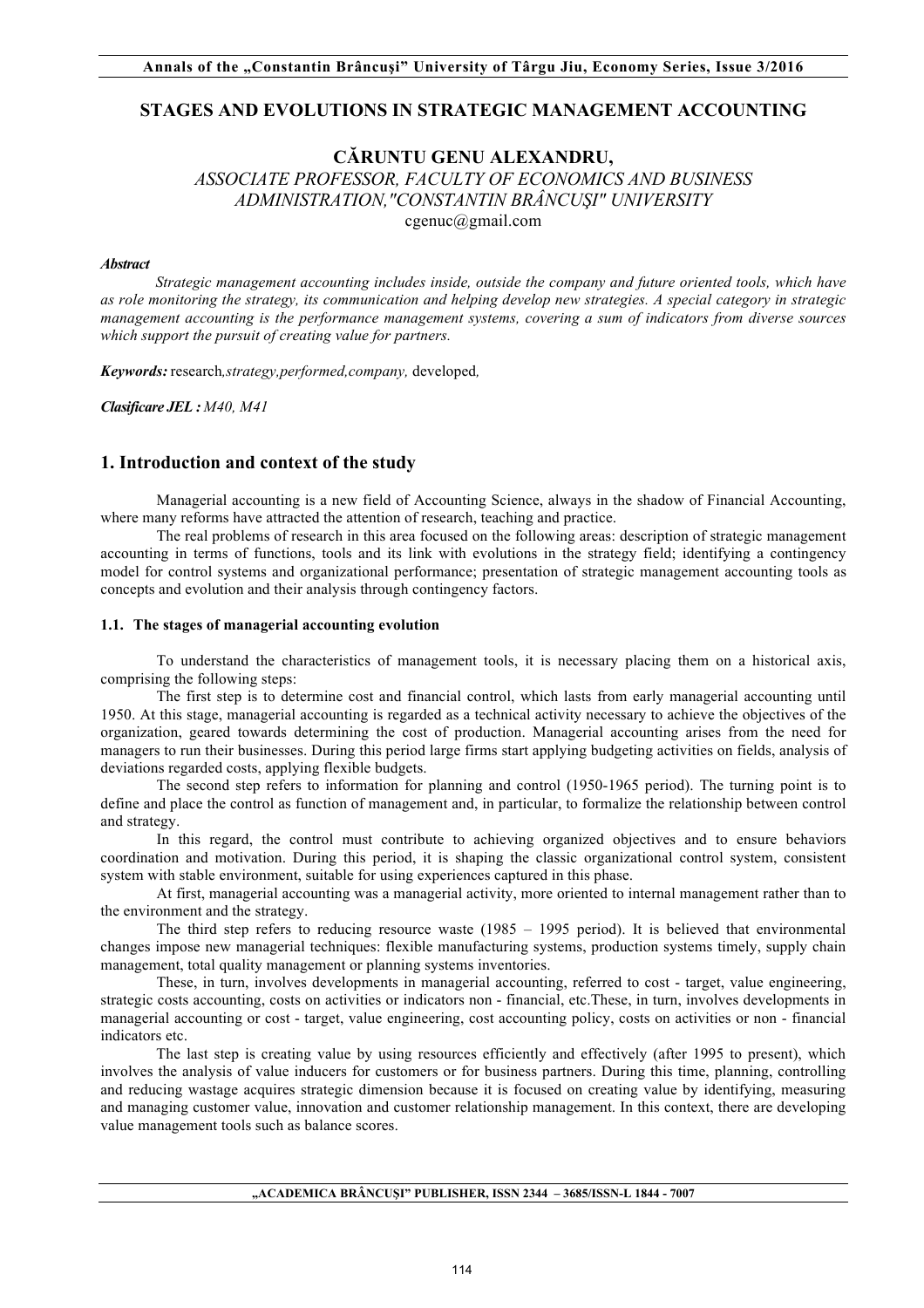## **Annals of the "Constantin Brâncuşi" University of Târgu Jiu, Economy Series, Issue 3/2016**

The value-based management was built and bounded on past practice and include, in particular, performance measurement models, seen as models of the company as a system that reflects the organizational knowledge of relations along the value chain.

The main difference between the last two stages and the first is the change of the mindset accounting, i.e. the transition from providing information to resources management. In the foreground the information become a source among others, imposing their management and value creation.

Finally, managerial accounting becomes an important part of the management process, evolving from purely financial orientation towards strategic approaches[1, p. 28.].

### **1.2. Strategy evolution - analysis framework for management accounting**

The traditional role of management accounting is to function as a rational system, to provide information for decision-making and promoting businesses experience. In recent decades, the evolutions from the economic and management background led to an enrichment of management accounting role, which serves the strategic goals, being analyzed and considered as a social product. In this context, managerial accounting tools fulfill two complementary roles, namely: exercise control in order to ensure targets achievement, and providing support to seek opportunities and solve problems; the way how managerial accounting system performs balancing these roles which represents an important area for future research. **These roles** involve analyzing managerial accounting in organizational context, especially in relation to strategy and organizational learning. In fact, attracting and using control instruments depend on the strategy, and these in turn influence the enterprise through organizational learning and vigilence - orientation managers. It is possible to identify a link between managerial accounting, strategy and learning as controller can stimulate learning both individually and collectively, to increase the level of operational company's strategic options and to manipulate the **productive** systems evolution. The all experiences that guide the action in enterprises represents a part of organizational learning, and the management accounting system requires formalization routines, influencing **behaviors**. Managerial accounting definitions include implicit or explicit references to the nature and the substance of the strategic process. [2, p. 49.].

It is necessary to define the concept of strategy and the phased transition of strategic schools and their characteristics, in order to put on this pedestal the evolution of management accounting tools. It should be shown that the strategy is anchored in a specific economic and history context, each era generating its practices, concepts and tools.

On long periods strategy has oscillated between internal and external analysis, but the evolution of concepts and instruments was performed by enriching more than replacing them. Staging strategic concepts will underpin the analysis of management tools, limiting a classical and a modern period.

In outlining the link between strategy and management tools, for an analysis of causality links it can be establish three distinct phases:

#### *The first period - business portfolio approach*

It is the period between 2001-2005, when it was considered that the basic principles of this period are competitive positioning and suitability, which involve two fundamental attitudes to ensure sustainability, the company must adapt to the environment to succeed, it must acquire competitive advantages and keep them. In order to adapt to the environment, it is necessary to analyze it and to analyze the proportion to the size of the enterprise, being represented by a model as concisely as SWOT analysis (Strengths - Weaknesses - Opportunities - Threats), which analyse the enterprise activity, starting with environmental threats and opportunities, in order to position then the company in terms of strengths - weaknesses. The most important principles of management of this period, which will directly influence management tools, are: [3, p. 117.].

- strategic planning, where the strategy is seen as a sum of goals and plans. Adequacy involves the prevalence of environment, of external analysis, that will guide corporate decisions. The strategy resulting from a controlled, conscious and formal planning process based on an extensive collection of information, it is believed that it can be implemented through specific objectives, budgets and programs;

- performance is explained by factors of manufacturing industry structure and by enterprise link with it, where overall performance is the sum of industrial performances;

- the reduced costs are achieved by the effect of experience and market positioning, using investments in physical assets, as the way to bring future savings, referring here to economies scale.

*The second period - competence portfolio (the importance of internal resources)*

Towards the end of the millennium, the environment is transformed by economic recession and by accelerating the competitive intensity and product life cycles, when the environment can not be easily predicted and can be changed continuously.

At this stage, the cost savings obtained by the effect of experience have been exhausted, and competitive advantage is no longer a target difficult to reach, and strategic segments become objectionable due to price fragment, environment complexity and redefining the boundaries between different types of industries (producing and processing

#### **"ACADEMICA BRÂNCUŞI" PUBLISHER, ISSN 2344 – 3685/ISSN-L 1844 - 7007**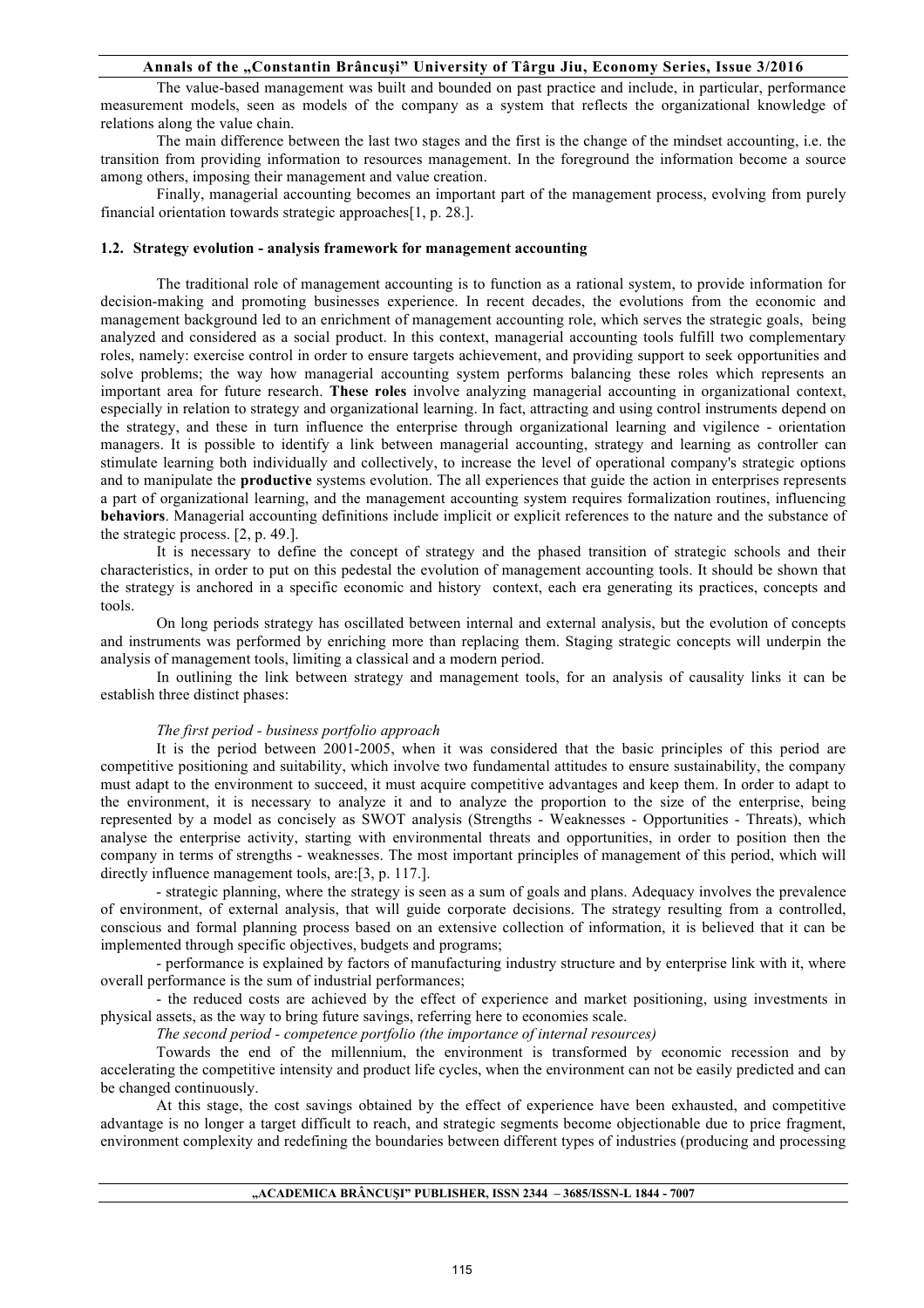### **Annals of the "Constantin Brâncuşi" University of Târgu Jiu, Economy Series, Issue 3/2016**

of raw materials). The starting point and determining the strategy is to multiply assets, technologies, skills, business analysis that gives concise strategic advantage against competitors.

The basic principles of this period, which will influence management tools are:

- the analysis of internal resources and skills, development, their creation and utilization in order to respond to customer requirements. By relating primarily to customers and competitors, it is established a marketing orientation. To this end, environmental relating is not achieved in order to adapt and identify actions expected, but to maximize the use of existing skills;

- establishing long-term strategic intent, which will include current actions;

- the overall performance is not the sum of local performance because it creates links using basic skills.

*The third period - portfolio of relationships.*

At the beginning of the current millennium, the current environment is characterized by extremely high competition, requiring transformation and speed. In this context there are long-term performant the companies that continue to reinvent capacity by managing new sources of value creation without creating inventory overstocks[4, p. 128.].

But competition can attach the cost – quality proportion, time, entry barriers and financing capacity. In a sharply competitive environment, the best performing company is that which conjugates the best competitive advantages and makes them evolve faster, or seizure new commercial spaces by creating disturbances in the existential environment.

During this period, it is developing the concept of strategic configuration, which involves customer focus and not on resources acquired, and customer needs must determine the value chain and skills, and not the opposite. Strategic configuration will generate the most value for shareholders, who hold majority control of the company capital.

In these circumstances, the organization's strategy is no longer purely internal, and it is turning to the environment, not for searching predictability, but to identify partners and establish relationships with foreign partners.

The company's objectives are mainly managing continuous change of the relationship between products, services, markets, skills, competition, knowledge of internal and external partners of the firm.

The basic principles of this period, which will influence management tools are:

- performance resulting from cooperation and change, learning change also from inter-organizational synergies;

- the value chain is continuosly developing, according to environmental requirements, and besides resources and costs must be managed accumulated knowledge and relationships.

### **1.3. Strategic management accounting**

Although not excluded, the strategy and managerial accounting were considered as different parts of the management process. We distinguish that the strategy is future-oriented decision-making medium and long term and it is a qualitative support, while accounting is historical, developed over a relatively long time, being oriented on the quantitative side of managerial support. As stages of managerial process, the strategy design firm in its entirety and follows synergies during time, the managerial accounting divide firm into controllable parts easily pursued by various managerial levers.

The chain of managerial and strategic accounting requires strategic principles integration, namely:

- future – orientation and pursuing long-term business;

- outside firm – orientation to value chain;

- providing qualitative information (nonfinancial).

In the second period of consecration, strategic management accounting develops masively, and some strategic principles such as the value, resources, skills and strategic intent are significant.

Skills are part of the activities that add value to the product, approach that falls in line with the value chain proposed by some economists, but is an extension of it. Strategic intent presume a long term vision and a portfolio of core competencies, and skills must be used under conditions of optimum efficiency, namely: cost, quality, time and diversity<sup>[1, p. 68.]</sup>.

Ultimately, some authors divide the techniques in strategic management accounting in three categories:

- inside the company - oriented, highlighting the collection and reporting of relevant information to achieve efficiency as a source of competitive advantage and which relate to accounting techniques associated with the development of new production strategies (information as: cost, quality, time, etc.) filtered by ABC (activity cost method) and ABM (activity based management).

Even if ABC method is similar to traditional instruments by focusing inward and historical information, it becomes a strategic tool through quality information they provide and the information base for decision making; it can be considered that all the traditional techniques may be used for strategic purposes, e.g. cost analysis can play a strategic role if deviations are analyzed according to the causative factors and then are linked to different strategic consequences.